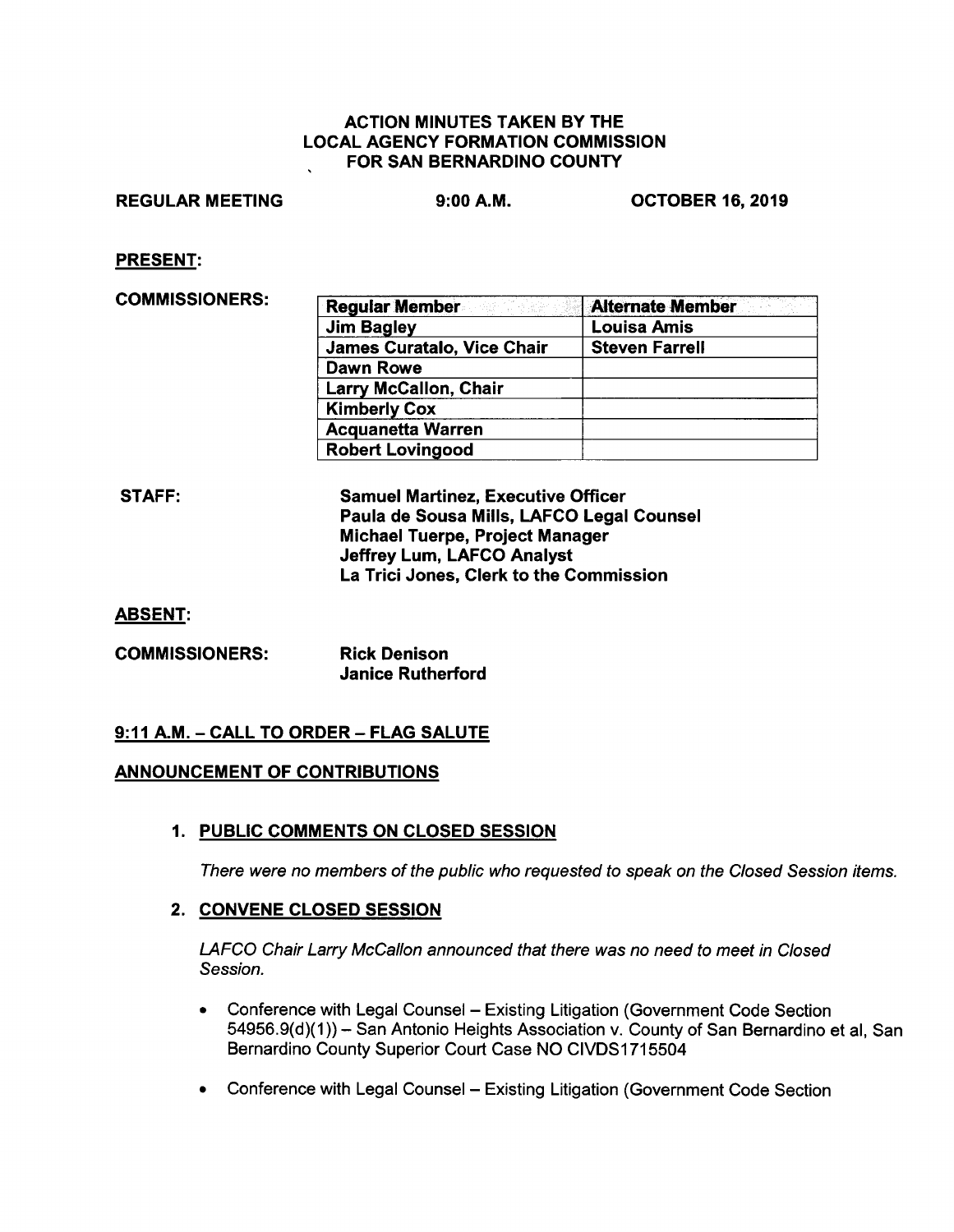54956.9(d)(1)) - San Antonio Heights Association v. County of San Bernardino et all, San Bernardino County Superior Court Case No CIVDS1712271

• Conference with Legal Counsel – Existing Litigation – (Government Code Sect6ion 54956.9(d) (1)) - C.O.M.E.T. (Citizens of Mentone Empowered Together) v. City of Redlands et al, San Bernardino Superior Court Case No. CIVDS1906437

## **3. RECONVENE PUBLIC SESSION [Not needed, as Commission did not meet in Closed Session.)**

# **CONSENT ITEMS:**

The following consent items are expected to be routine and non-controversial and will be acted upon by the Commission at one time without discussion, unless a request has been received prior to the hearing to discuss the matter.

**4. Approval of Minutes for Regular Meeting of September 18, 2019** 

# **5. Approval of Executive Officer's Expense Report**

Recommendation: Approve the Executive Officers' Expense Report for Procurement Card Purchases from August 24, 2019 to September 23, 2019.

## **6. Ratify Payments as Reconciled and Note Cash Receipts for Month of August 2019**

Recommendation: Ratify payments as reconciled for the month of August 2019 and note revenue receipts for the same period.

## **7. Consent Items Deferred for Discussion (none)**

Commissioner Bagley moves approval of the consent items. Second by Commissioner McCallon. The motion on the Consent Items passes with the following roll call vote:

Ayes: Noes: Abstain: Absent: Bagley, Cox, Curatalo, Lovingood, McCallon and Warren. None. Cox (Item 4) Rowe

Commissioners Lovingood and Warren wanted noted on the record that they were not in attendance at the hearing on September 18, 2019.

Commissioner Rowe arrives at 9:15 a.m.

## **PUBLIC HEARING ITEMS:**

**8. Consideration of: (1) CEQA Statutory Exemption for LAFCO SC#443 and (2) LAFCO SC#443** - **Authorization for the City of Big Bear Lake to Provide Services Outside its Boundary and Outside its Sphere of Influence Pursuant to Government Code Section 56133.5.**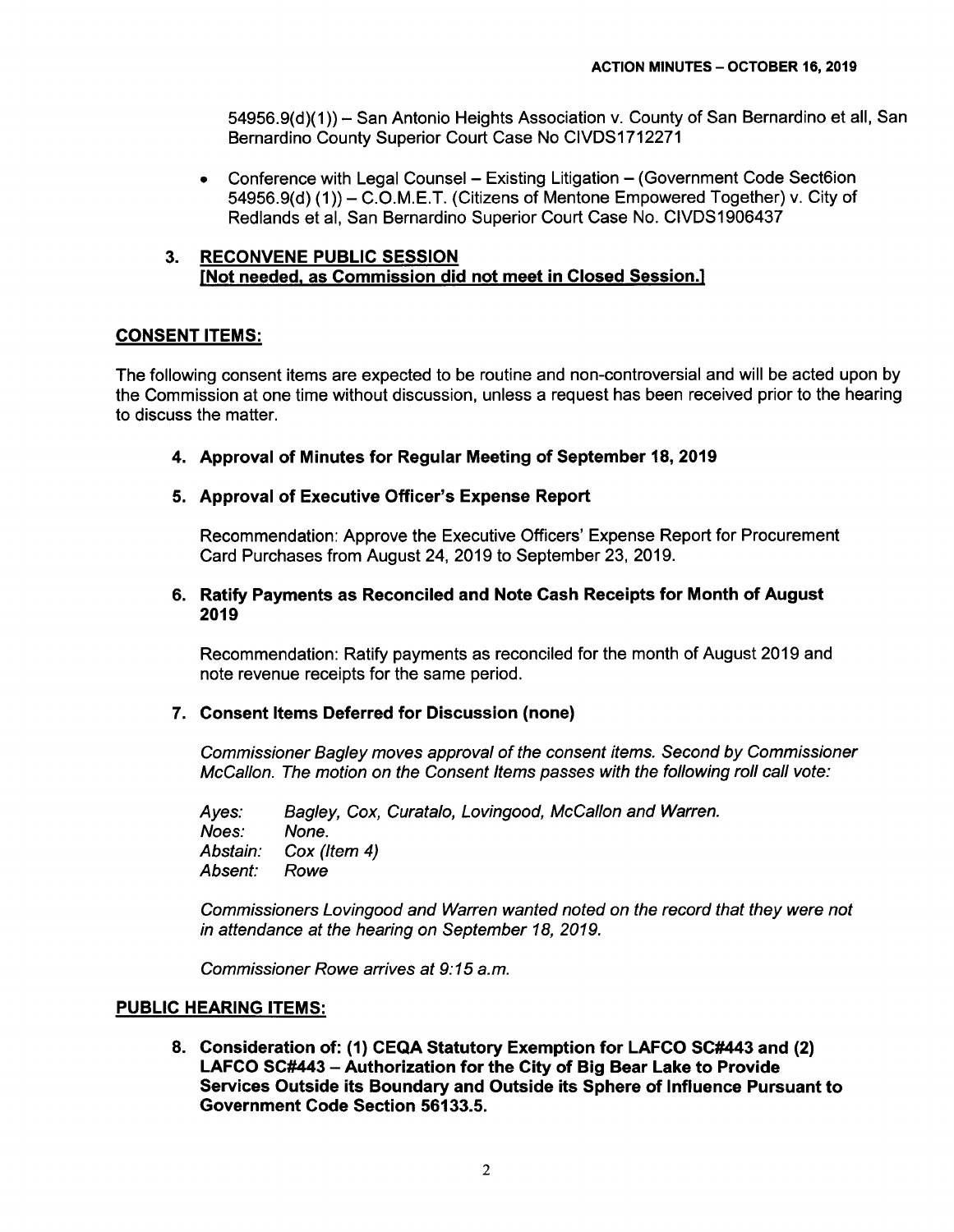Recommendation: Staff recommends that the Commission take the following actions related to LAFCO SC #443:

- o For environmental review, certify that LAFCO SC #443 is statutorily exempt from environmental review, and direct the Executive Officer to file the Notice of Exemption within five (5) days.
- o Approve LAFCO SC #443 authorizing the City of Big Bear Lake to provide water service outside its boundary and sphere of influence within the areas identified in Attachment #1.
- o Adopt LAFCO Resolution #3292 setting forth the Commission's determinations for service outside the City of Big Bear Lake's boundary and sphere of influence pursuant to Government Code Section 56133.5.

Commissioner Curatalo moves to approve staff recommendation. Second by Commissioner Bagley. The motion passes with the following roll call vote:

Ayes: Noes: Abstain: Absent: Bagley, Cox, Curatalo, Lovingood, McCallon, Rowe and Warren. None. None. None.

**9. Consideration of: (1) Final Environmental Impact Report Adopted by the City of San Bernardino for the Spring Trails Specific Plan (SCH No. 2009111086) as a CEQA Responsible Agency for the LAFCO 3188A: (2) Adoption of Facts, Findings and Statement of Overriding Considerations and (3) LAFCO 3188A-Reorganization to include Annexation to the City of San Bernardino and to SBCFPD Zone FP-5 San Bernardino and Detachment from County Service Are 70 (Spring Trails Specific Plan). (CONTINUED FROM THE AUGUST 21, 2019 HEARING)** 

Recommendation: Staff recommends that the Commission approve LAFCO 3188A by taking the following actions:

- 1. With Respect to the environmental review:
	- a. Certify that the Complete Final Environmental Impact Report (EIR) and other related environmental documents prepared by the City of San Bernardino for the Spring Trails Specific Plan have been independently reviewed and considered by the Commission, its staff and its Environmental Consultant;
	- b. Determine that the Complete Final EIR for the project prepared by the City is adequate for the Commission's use as a California Environmental Quality Act (CEQA) Responsible Agency for its determination related to LAFCO 3188A;
	- c. Determine that the Commission does not intend to adopt alternatives or additional mitigation measures for the Spring Trails Specific Plan, and that the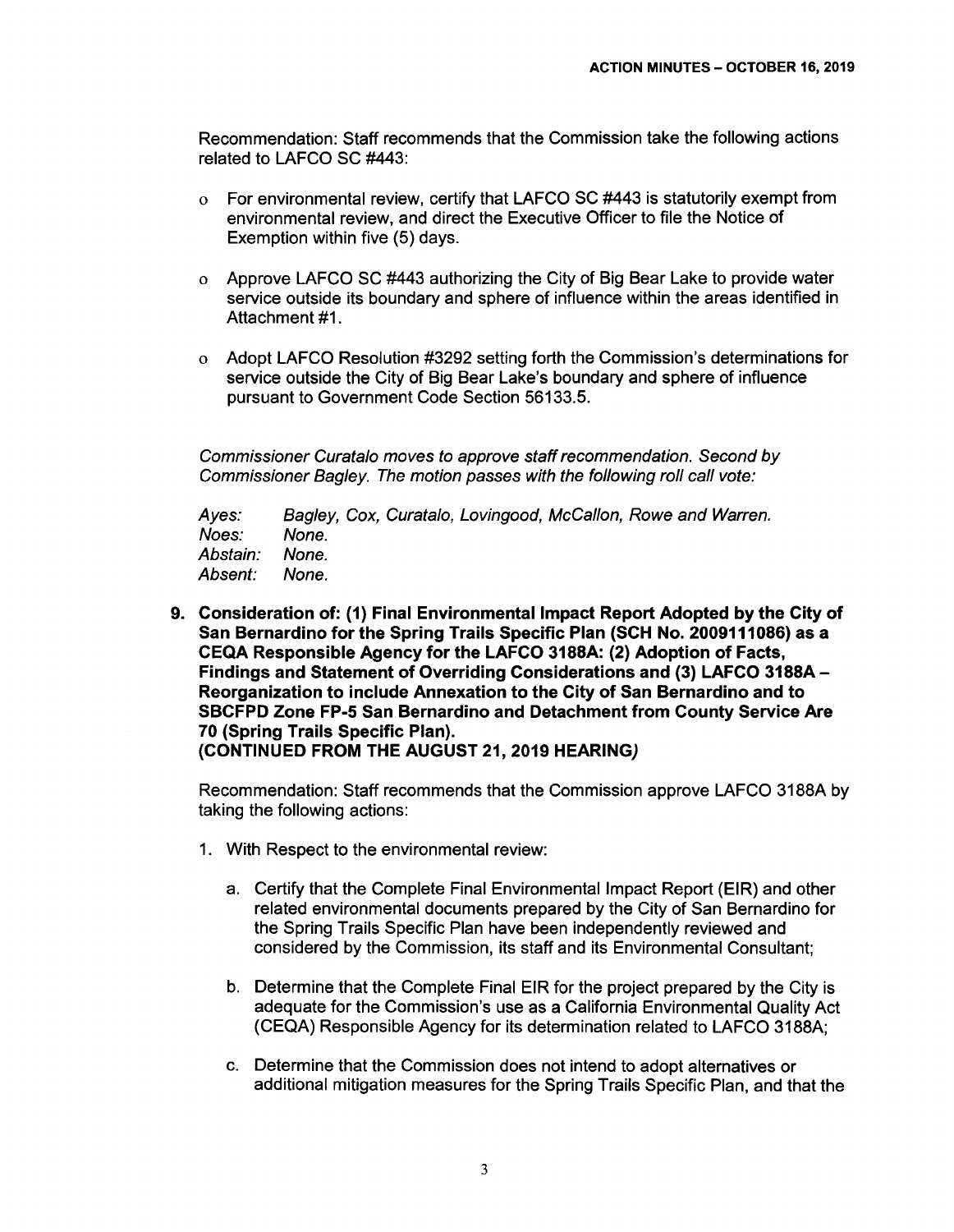mitigation measures identified for the project are the responsibility of the City and others, not the Commission;

- d. Adopt the Facts, Findings and Statement of Overriding Considerations as presented by the Commission's Environmental Consultant and attached to the staff report (Attachment #3); and,
- e. Direct the Executive Officer to file the Notice of Determination within five days, and find that no further Department of Fish and Wildlife filing fees are required by the Commission's approval since the City, as CEQA Lead Agency, has paid said fees.
- 2. Approve LAFCO 3188A, with the following determination: The Commission determines that approval of LAFCO 3188A will create an unincorporated island completely surrounded by the City of San Bernardino. Since the inclusion of the island area would likely terminate the annexation proposal due to the number of registered voters within said island, the Commission determines, pursuant to the provision of Government Code Section 56375(m), to waive the restrictions on the creation of a totally-surrounded island contained within Government Code Section 567 44 because it would be detrimental to the orderly development of the community, and it further determines that the area to be surrounded by the City of San Bernardino cannot reasonably be annexed to another city or incorporated as a new city.
- 3. Approve LAFCO 3188A with the following conditions:
	- a. The City of San Bernardino shall be required to initiate annexation of the totallysurrounded island within one year of the Commission's approval of LAFCO 3188A and process under standard protest proceedings. A resolution by the City Council of the City of San Bernardino shall be submitted to the Executive Officer of LAFCO outlining the City's commitment to fulfilling this requirement prior to the issuance of the Certificate of Completion for LAFCO 3188A. A status report shall be provided to the Commission at the six-month date outlining the progress of the City of San Bernardino in fulfilling its obligation. Failure on the part of the City of San Bernardino to fulfill its commitment to annex the totally-surrounded island shall require that the next annexation proposed to the City of San Bernardino, either by the City through resolution or by property owner/registered voter petition, include a condition requiring the initiation of annexation of the totally-surrounded island. Said condition of approval shall be deemed completed upon the issuance of the Certificate of Filing for said island.
	- b. The standard LAFCO terms and conditions that include, but are not limited to, the "hold harmless" clause for potential litigation costs by the applicant and the continuation of fees, charges, and/or assessments currently authorized by the annexing agency, and the identification that the transfer of utility accounts will occur within 90 days of the recording of the Certificate of Completion.
- 4. Waive protest proceedings, as permitted by Government Code Section 56662(d), with 100% landowner consent to the reorganization; and,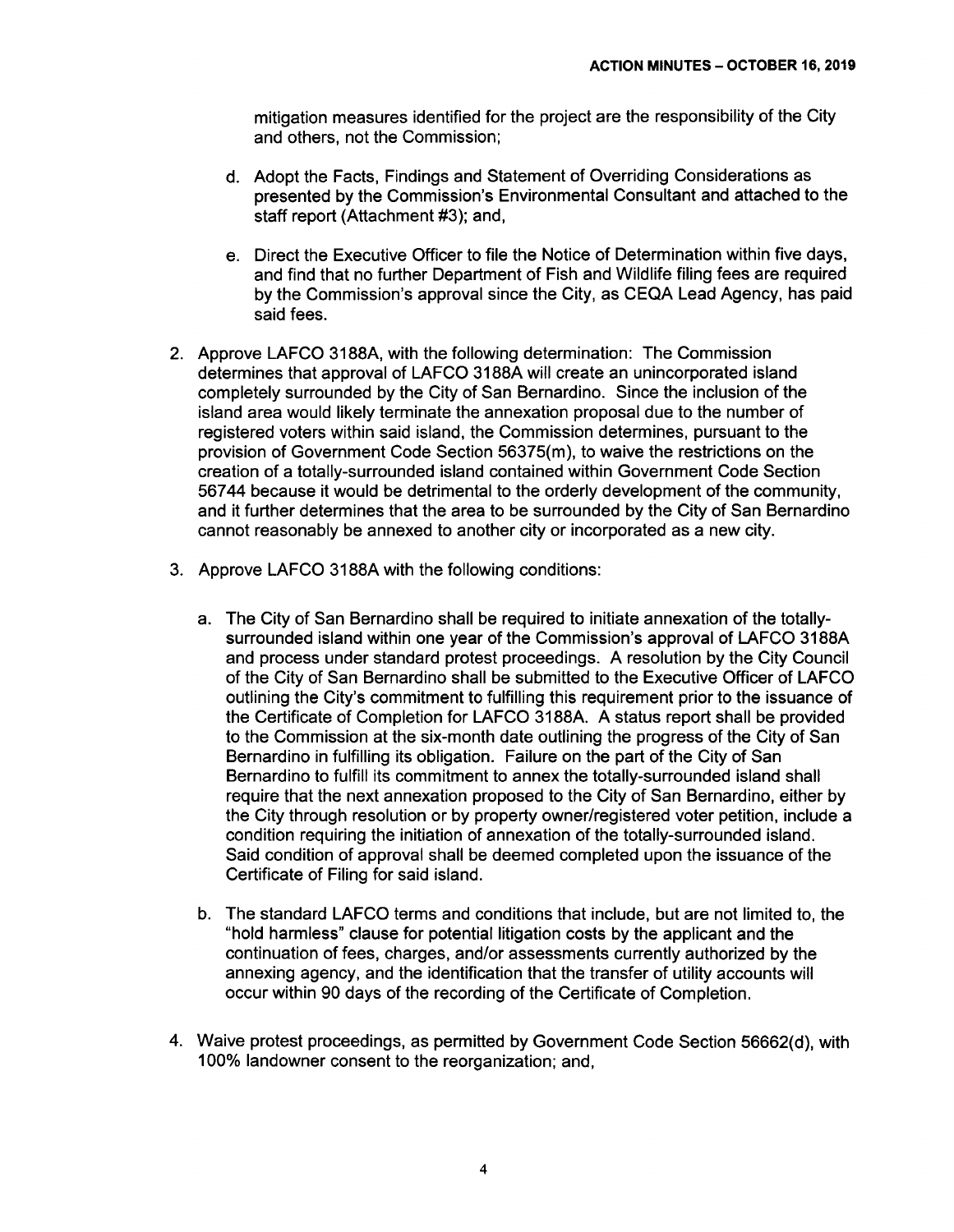5. Adopt LAFCO Resolution No. 3291 (Attachment #4) setting forth the Commission's determinations, terms, and conditions of approval concerning LAFCO 3188A.

Public Comment was provided by:

Jeff Weber, applicant representative Paige Gosney, applicant representative City of San Bernardino Councilman Henry Nickel Lynette Kaplan Candy Stallings Mark Adelson Gwen Heymon Ken Rasmussen Andy Lyman Charles Jolicoeum Hank Mitchell Kevin Brown Richard Kaplan Eddie Evans Darcee Klapp Cruz Ruiz Wilbur Klapp Hector Valdepena Michael Tulisiak Nancy Seeger Ed Bonadiman Corey Evans

Commissioner Lovingood moves to approve staff recommendation. Second by Commissioner Warren. The motion passes with the following roll call vote:

Ayes: Noes: Abstain: Absent: Bagley, Cox, Lovingood, McCallon, Rowe and Warren. Curatalo. None. None.

Commissioner Warren leaves at 11:25 a.m.

**10. Consideration of: (1) CEQA Statutory Exemption for LAFCO 3234; and (2) LAFRCO 3234** - **Service Review for the Wrightwood Community Services District (CONTINUED FROM THE SEPTEMBER 18, 2019 HEARING)** 

Recommendation: Staff recommends that the Commission take the following actions related to LAFCO 3234:

1. For environmental review, certify that the service review is statutorily exempt from environmental review, and direct the Executive Officer to file the Notice of Exemption within five (5) days.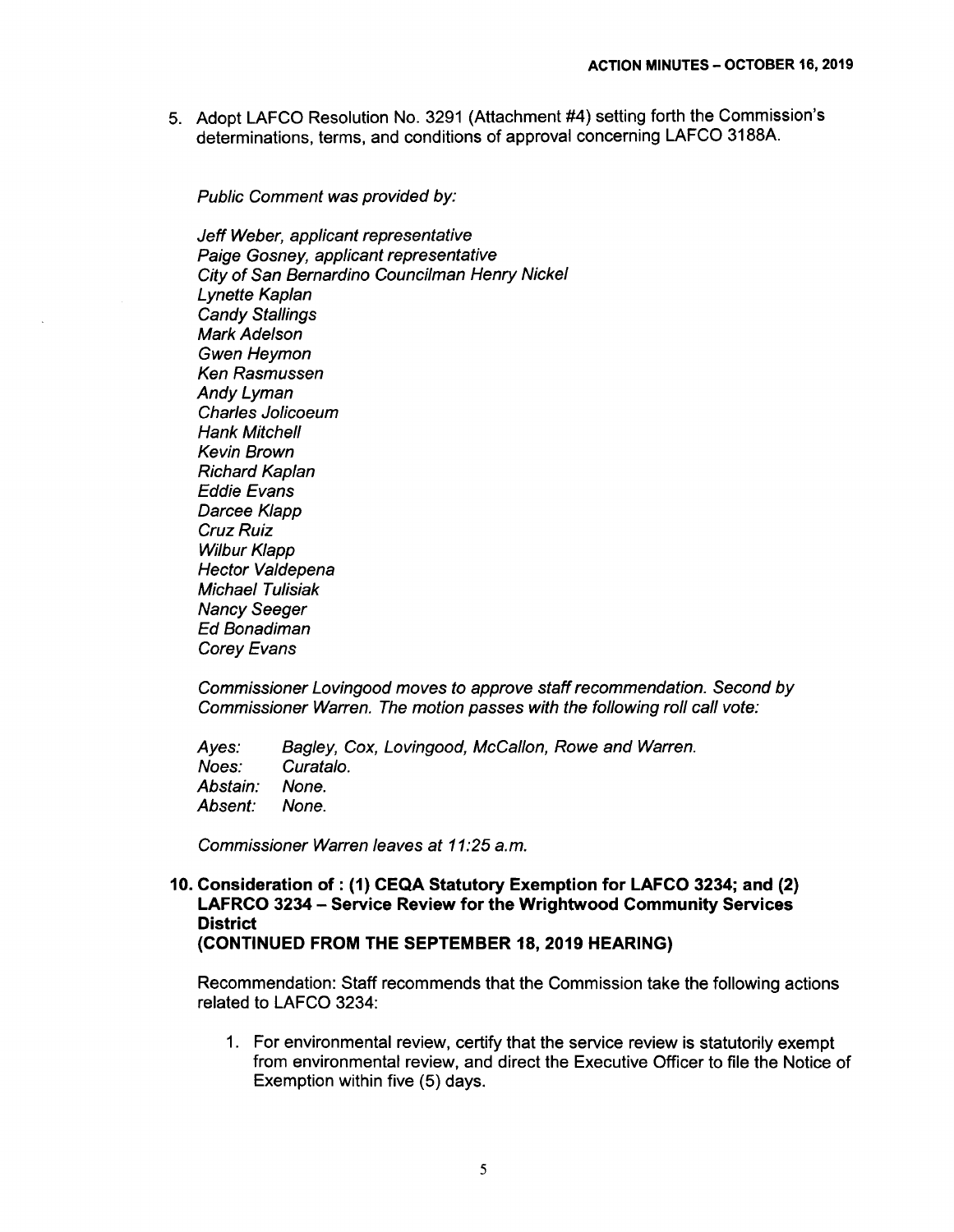- 2. Accept and file the Service Review for the Wrightwood Community Services District which sets forth the written statements for the six determinations outlined in Government Code Section 56430 made by the Commission.
- 3. Adopt LAFCO Resolution No. 3288 reflecting the Commission's determinations and directions as required by Government Code Section 56430 and Commission policy.

Commissioner Cox moves to approve staff recommendation. Second by Commissioner Lovingood. The motion passes with the following roll call vote:

Ayes: Noes: Bagley, Cox, Curatalo, Lovingood, McCallon and Rowe. None.<br>None. Abstain: Absent: Warren

## **DISCUSSION ITEMS:**

## 11. **First Quarter Financial Review for Period July 1 through September 30, 2019**

Recommendation: Staff recommends that the Commission take the following actions:

o Note receipt of status report and file.

Chair McCallon notes receipt and file of the First Quarter Financial Review for period July 1 through September 30, 2019.

#### **INFORMATION ITEMS:**

#### **12. Legislative Update Report**

Executive Officer Samuel Martinez states that there is no legislative update at this time.

#### **13. Executive Officer's Oral Report**

Executive Officer Samuel Martinez provides an update on the tentative items scheduled for the November Commission meeting, an update on this year's audit, as well information on the upcoming governance-training program in December.

#### **14. Commissioner Comments**

There were no Commissioner Comments.

#### **15. Comments from the Public**

There were no members of the public who requested to speak.

## **THERE BEING NO FURTHER BUSINESS TO COME BEFORE THE COMMISSION, THE MEETING ADJOURNS AT 11:38 A.M.**